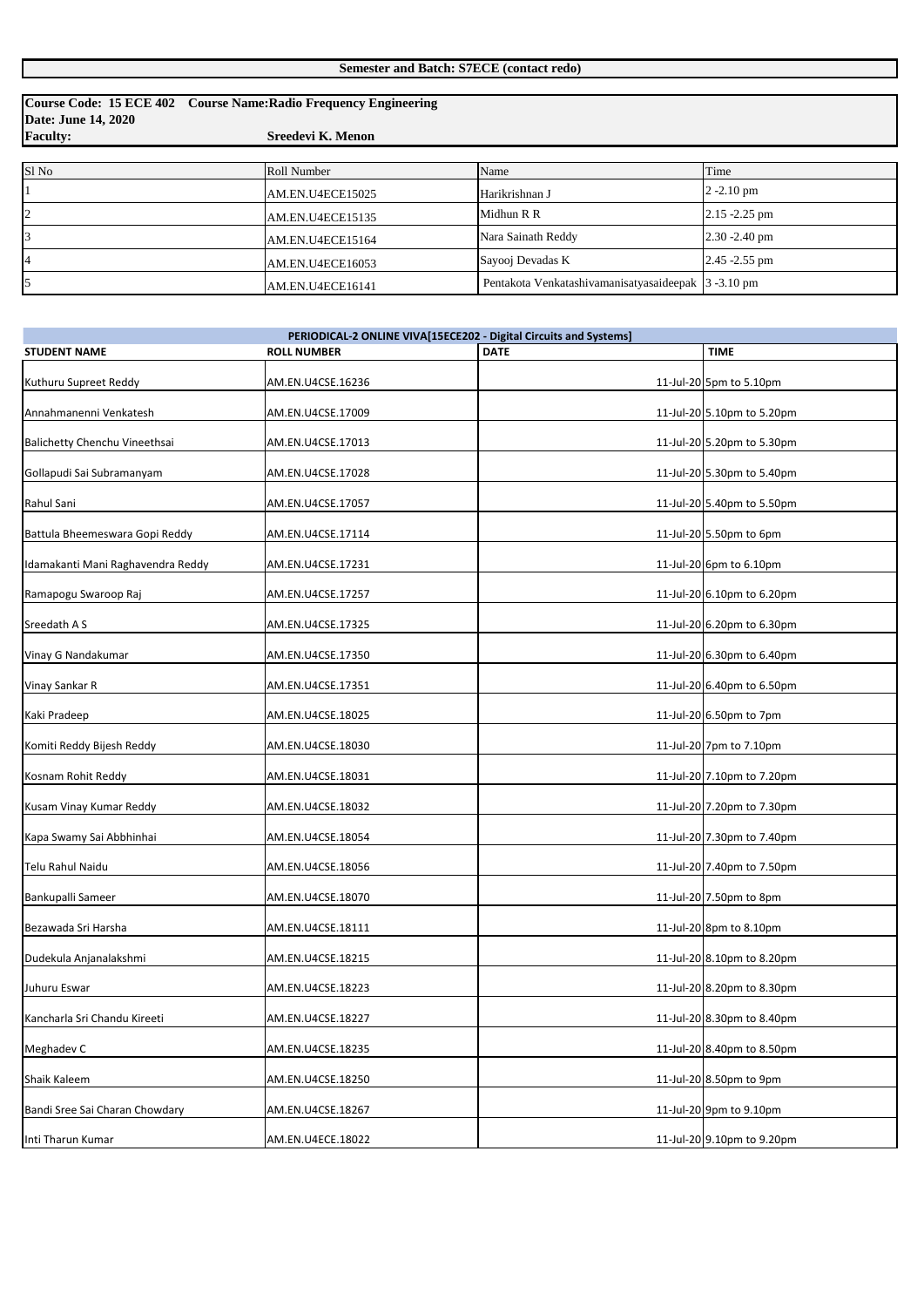| Sl No | Roll Number      | Name                                    | Time                 |
|-------|------------------|-----------------------------------------|----------------------|
|       | AM.EN.U4ECE15030 | Karnati Bhaskar Narayana                | $10$ am $- 10:10$ am |
|       | AM.EN.U4ECE15047 | Ravella Akarsh Phani Pavan Sai Srinivas | 10:10 am - 10:20 am  |
|       | AM.EN.U4ECE16004 | Allada Phanindra Kumar                  | 10:20 am - 10:30 am  |
| 4     | AM.EN.U4ECE17066 | Yerra Sai Vardhan Reddy                 | 10:30 am - 10:40 am  |
|       | AM.EN.U4ECE17110 | Arpith P                                | 10:40 am - 10:50 am  |
|       |                  |                                         |                      |

| Sl No | Roll Number         | Name                           | Time                             |
|-------|---------------------|--------------------------------|----------------------------------|
|       | 1 AM.EN.U4ECE15143  | Pikkili Nandeeshwar            | 10 am - 10:10 am                 |
|       | 2 AM.EN.U4ECE15164  | Nara Sainath Reddy             | 10:10 am - 10:20 am              |
|       | 3 AM.EN.U4ECE16053  | Sayooj Devadas K               | 10:20 am - 10:30 am              |
|       | 4 AM.EN.U4ECE18007  | <b>B</b> Karthikeyan           | 10:30 am - 10:40 am              |
|       | 5 AM.EN.U4ECE18026  | Karanam Lokesh                 | 10:40 am - 10:50 am              |
|       | 6 AM.EN.U4ECE18033  | Mandala Pavan Kumar            | 10:50 am - 11 am                 |
|       | 7 AM.EN.U4ECE18038  | P Vijaya Krishna Tejaswi       | 11 am - 11:10 am                 |
|       | 8 AM.EN.U4ECE18039  | Padala Rama Sai Reddy          | 11:10 am - 11:20 am              |
|       | 9 AM.EN.U4ECE18109  | Budi Venkata Niranjan          | 11:20 am - 11:30 am              |
|       | 10 AM.EN.U4ECE18112 | Choragudi Sai Praneeth         | 11:30 am - 11:40 am              |
|       | 11 AM.EN.U4ECE18120 | Gutturuthi Mohan Subhash       | 11:40 am - 11:50 am              |
|       | 12 AM.EN.U4ECE18127 | Konduri Chakri                 | 11:50 am - 12 pm                 |
|       | 13 AM.EN.U4ECE18134 | Musini Joshtna Lakshmi         | 12 pm - 12:10 pm                 |
|       | 14 AM.EN.U4ECE18136 | Nimmala Chaitanya Sai Kumar    | 12:10 pm - 12:20 pm              |
|       | 15 AM.EN.U4ECE18137 | P Sindhura                     | 12:20 pm - 12:30 pm              |
|       | 16 AM.EN.U4ECE18138 | P G Sai Sumanth                | 12:30 pm - 12:40 pm              |
|       | 17 AM.EN.U4ECE18142 | Pragun Srivastava              | 12:40 pm - 12:50 pm              |
|       | 18 AM.EN.U4ECE18144 | Rahul P K                      | 12:50 pm - 1 pm                  |
|       | 19 AM.EN.U4ECE18145 | Ravineni Mahendra Naga Sainadh | $1 \text{ pm} - 1:10 \text{ pm}$ |
|       | 20 AM.EN.U4ECE18147 | Saahil S                       | $1:10$ pm $-1:20$ pm             |
|       | 21 AM.EN.U4ECE18154 | Vanjavaka Neelesh Kumar        | $1:20$ pm $-1:30$ pm             |
|       | 22 AM.EN.U4ECE18156 | Vykuntam Praneeth              | 2:30 pm - 2:40 pm                |
|       | 23 AM.EN.U4ECE18161 | Atcham Harshavardhan Yadav     | 2:40 pm - 2:50 pm                |

| Course Code: 15ECE204    | <b>Course Name: Signal Processing I</b> |  |
|--------------------------|-----------------------------------------|--|
| Date: 13/7/2020          |                                         |  |
| <b>Faculty:Poorna SS</b> |                                         |  |

Om Amriteswaryai Namah: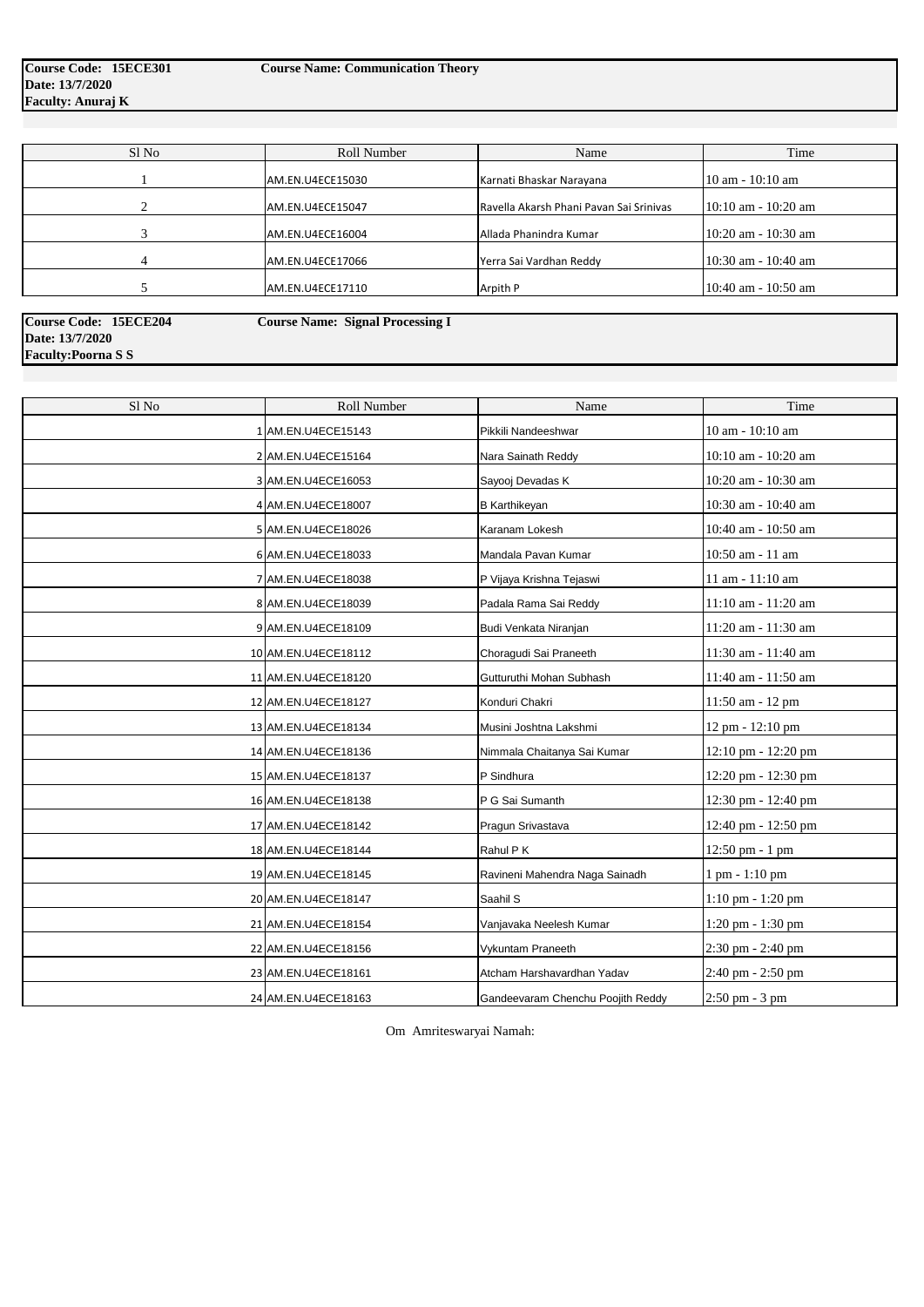|                                               | Course Code: 15 ECE 201 Course Name: Applied Electromagnetics |                                   |                  |
|-----------------------------------------------|---------------------------------------------------------------|-----------------------------------|------------------|
| <b>Date: June 12, 2020</b><br><b>Faculty:</b> | Sreedevi K. Menon                                             |                                   |                  |
|                                               |                                                               |                                   |                  |
| Sl No                                         | Roll Number                                                   | Name                              | Time             |
|                                               | AM.EN.U4ECE17136                                              | Madhvarapu Srinivasa Sai Bhargav  | $2 - 2.10$ pm    |
| $\overline{2}$                                | AM.EN.U4ECE18001                                              | A P Advaith                       | $2.15 - 2.25$ pm |
| 3                                             | AM.EN.U4ECE18002                                              | Abhijith M H                      | $2.30 - 2.40$ pm |
| $\overline{4}$                                | AM.EN.U4ECE18020                                              | Gudivada Vymakasi Venkata Vandana | $2.45 - 2.55$ pm |
| 5                                             | AM.EN.U4ECE18025                                              | Kankipati Venugopala Yeshwanth    | 3-3.10 pm        |
| 6                                             | AM.EN.U4ECE18051                                              | Suryadevara Pranitha              | $3.15 - 3.25$ pm |
| 7                                             | AM.EN.U4ECE18129                                              | Kovvuri Krishna Mohan Reddy       | $3.30 - 3.40$ pm |
| $8\,$                                         | AM.EN.U4ECE18130                                              | Lam Krishna Teja                  | 3.45 - 3.55 pm   |
| 9                                             | AM.EN.U4ECE15143                                              | Pikkili Nandeeshwar               | 4-4.10 pm        |

| Sl No | Roll Number       | Name                   | Time              |
|-------|-------------------|------------------------|-------------------|
|       | AM.EN.U4ECE17029  | Jonnalagadda Rupesh    | $5.00 \text{ pm}$ |
|       | JAM.EN.U4ECE17144 | Pediredla Mohan Rakesh | 5.30 pm           |

**Faculty: Baby Sreeja.S.D Course Code:15E CE202 Course Name: Fundamentals of electrical Technology Date: 11-07-20**

## Om Amriteswaryai Namah:

 **Run time Redo- Second periodical exam viva schedule**

| <b>Semester and Batch: S3ECE (Run time redo)</b> |  |  |  |  |
|--------------------------------------------------|--|--|--|--|
|--------------------------------------------------|--|--|--|--|